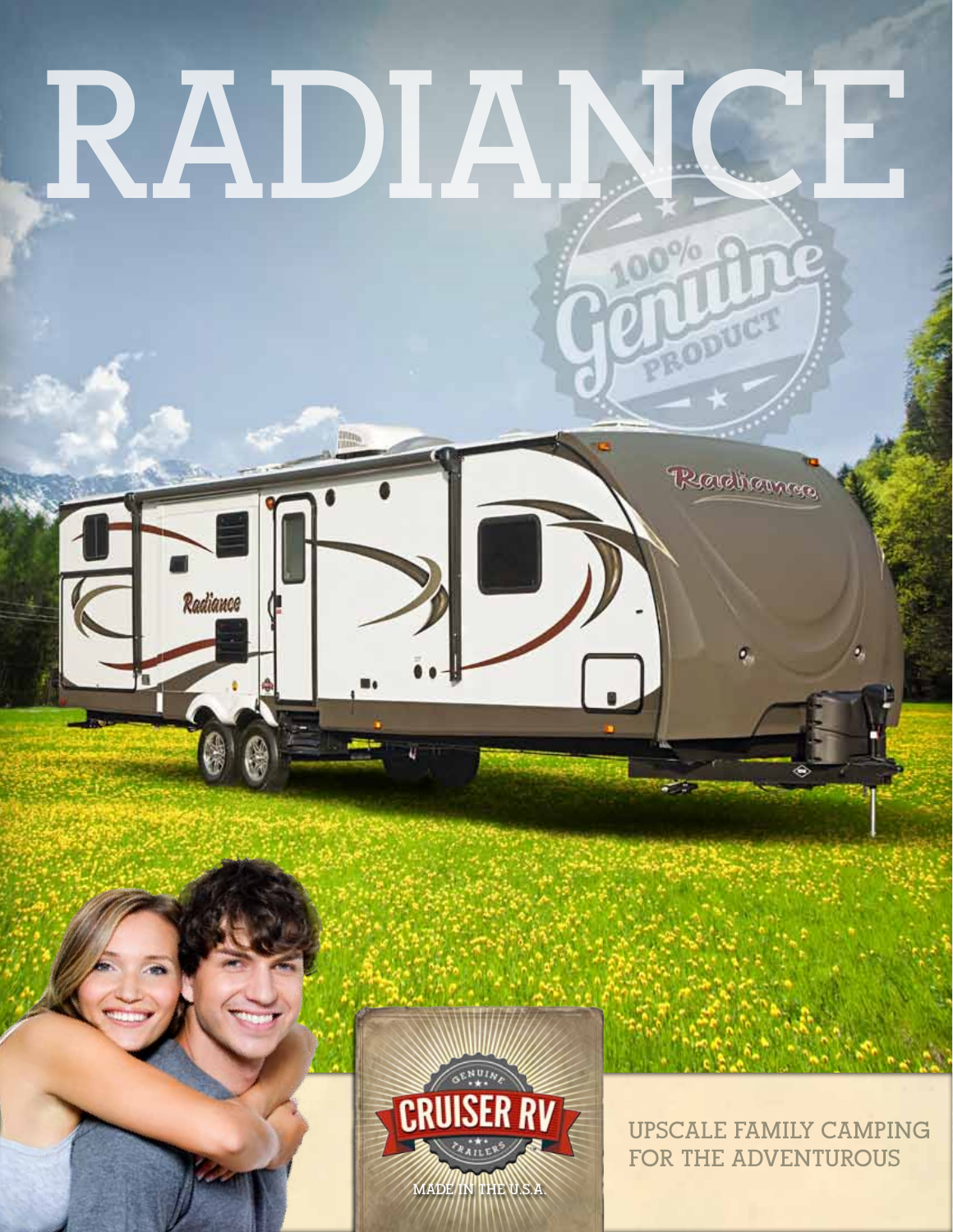# **A FAMILY FAVORITE WITH AN UPSCALE STYLE, RADIANCE GETS GLOWING REVIEWS**

ABOVE: Radiance is not your ordinary lightweight. Notice the two-toned handglazed cabinetry, island floor plan, decorative accents and a unique barrelled roof design featuring fully aluminum framed rafters.

hh

BELOW: This spacious floor plan features a deep slide and large windows. Also notice the leather seating and our Super Booth dinette that converts to a comfortable sleeping space.  $\blacktriangledown$ 

\* All weights are "non-equipped"



*<u>Trimmer</u>* 

| <b>MODEL</b>                  | R-21RBIK            |
|-------------------------------|---------------------|
| <b>Exterior Length</b>        | $24' - 11"$         |
| <b>Exterior Width</b>         | 96"                 |
| <b>Exterior Height (W/AC)</b> | $10' - 10"$         |
| <b>Interior Height</b>        | $6' - 11"$          |
| <b>Bed Size</b>               | $60x$ <sup>74</sup> |
| <b>Dinette Bed Size</b>       | 41 x 81             |
| <b>Sofa Size</b>              | N/A                 |
| Axle Weight (Ibs.)            | 3,965               |
| Hitch Weight (Ibs.)           | 400                 |
| Dry Weight (Ibs.)             | 4,365               |
| <b>GVWR</b> (Ibs.)            | 7,400               |
| Cargo Capacity (Ibs.)         | 3,035               |
| Fresh Tank (gal.)             | 44                  |
| Gray Tank (gal.)              | 38                  |
| <b>Black Tank (gal.)</b>      | 38                  |
| LP Bottle (Ibs.)              | 60                  |
| <b>Power Conv. (amps)</b>     | 55                  |
| Elec. Ign. Furn (BTU)         | <b>20K</b>          |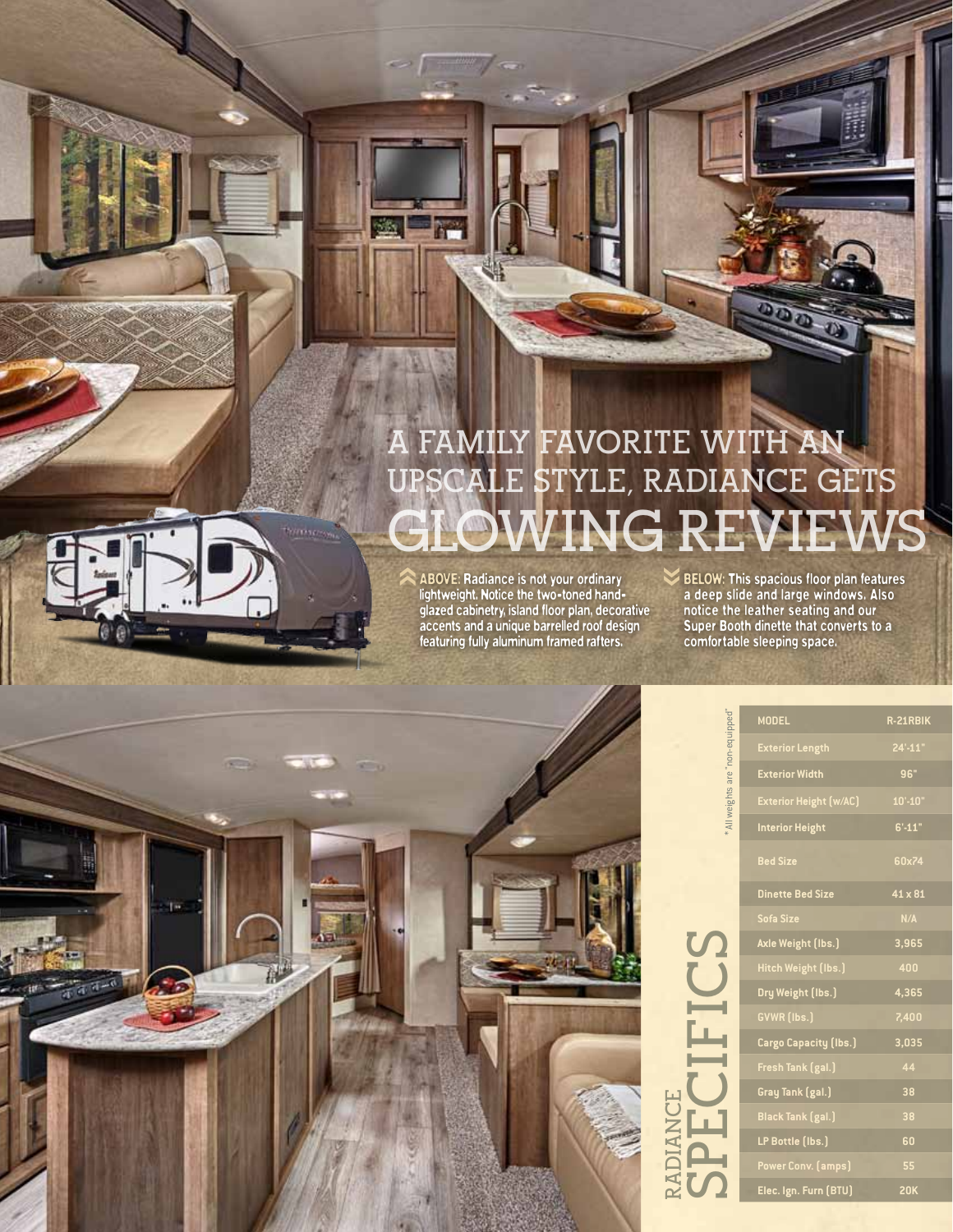











### EXCLUSIVE TO CRUISER RV

| <b>Blackstone</b><br><b>Sienna</b><br><b>EXCLUSIVE TO CRUISER RV</b><br>BATHROOM: This 28BHIK floor plan has a spacious<br>One key fits all? It's a hassle figuring out which key is for<br>bathroom with a secondary entrance.<br>the baggage doors, which key is deadbolt, which key is<br>door handle, which key is the outside kitchen--you get<br>BEDROOM: Hard privacy doors vs. curtains and a<br>our drift? We're the genuine RV company with smart<br>walk-around Queen sized bed take it up a notch.<br>features guaranteed to make your customers happy! |            |                                  |            |             |                      |                      |                                  |             |             |             |
|---------------------------------------------------------------------------------------------------------------------------------------------------------------------------------------------------------------------------------------------------------------------------------------------------------------------------------------------------------------------------------------------------------------------------------------------------------------------------------------------------------------------------------------------------------------------|------------|----------------------------------|------------|-------------|----------------------|----------------------|----------------------------------|-------------|-------------|-------------|
| R-22RBDS                                                                                                                                                                                                                                                                                                                                                                                                                                                                                                                                                            | R-23RBUS   | R-24BHDS                         | R-26KISL   | R-27BHSL    | R-28BHIK             | R-28BHSS             | <b>R-280BSS</b>                  | R-28RLSS    | R-30RKSS    | R-31DSBH    |
| $26' - 6"$                                                                                                                                                                                                                                                                                                                                                                                                                                                                                                                                                          | $27 - 6"$  | $28 - 5"$                        | 29'-8"     | 30'-10"     | $31' - 5"$           | $31' - 9"$           | $32' - 8"$                       | $32' - 0"$  | $35' - 0"$  | $35' - 3"$  |
| 96"                                                                                                                                                                                                                                                                                                                                                                                                                                                                                                                                                                 | 96"        | 96"                              | 96"        | 96"         | 96"                  | 96"                  | 96"                              | 96"         | 96"         | 96"         |
| 10'-10"                                                                                                                                                                                                                                                                                                                                                                                                                                                                                                                                                             | 10'-10"    | $10' - 10"$                      | 10'-10"    | $10' - 10"$ | $10' - 10"$          | $10' - 10"$          | 10'-10"                          | $10' - 10"$ | $11' - 0''$ | $11' - 0''$ |
| $6' - 11"$                                                                                                                                                                                                                                                                                                                                                                                                                                                                                                                                                          | $6' - 11'$ | $6' - 11"$                       | $6' - 11"$ | $6' - 11"$  | $6' - 11'$           | $6' - 11"$           | $6' - 11"$                       | $6' - 11"$  | $6' - 11"$  | $6' - 11"$  |
| 60x74                                                                                                                                                                                                                                                                                                                                                                                                                                                                                                                                                               | 60x74      | [1]60x74<br>$(1)$ 28 $(1)$ 55x74 | 60x74      | 60x74       | (1)60x74<br>(2)55x77 | (1)60x74<br>(2)49x76 | [1]60x74<br>$(1)$ 28 $(2)$ 36x72 | 60x74       | 60x74       | 60x74       |
| 41 x 81                                                                                                                                                                                                                                                                                                                                                                                                                                                                                                                                                             | 41 x 81    | 41 x 105                         | 41 x 81    | 41 x 81     | 42 x 68              | 48 x 68              | 48 x 68                          | 41 x 81     | 42 x 68     | 48 x 68     |
| N/A                                                                                                                                                                                                                                                                                                                                                                                                                                                                                                                                                                 | N/A        | N/A                              | 62"        | 62"         | 62"                  | 62"                  | 62"                              | 62"         | 62"         | 62"         |
| 4,275                                                                                                                                                                                                                                                                                                                                                                                                                                                                                                                                                               | 4.290      | 4.440                            | 4,740      | 4.800       | 5,205                | 4,775                | 4,910                            | 5,025       | 5.825       | 5.655       |
| 340                                                                                                                                                                                                                                                                                                                                                                                                                                                                                                                                                                 | 345        | 440                              | 505        | 510         | 530                  | 585                  | 745                              | 675         | 805         | 785         |
| 4,615                                                                                                                                                                                                                                                                                                                                                                                                                                                                                                                                                               | 4,635      | 4,880                            | 5,245      | 5,310       | 5,735                | 5,360                | 5,655                            | 5,700       | 6,630       | 6,440       |
| 7,340                                                                                                                                                                                                                                                                                                                                                                                                                                                                                                                                                               | 7,345      | 7,440                            | 7,505      | 7,510       | 7,530                | 7,585                | 7,745                            | 7,675       | 9,605       | 9,585       |
| 2,725                                                                                                                                                                                                                                                                                                                                                                                                                                                                                                                                                               | 2,710      | 2,560                            | 2,260      | 2,200       | 1,795                | 2,225                | 2,090                            | 1,980       | 2,975       | 3,160       |
| 44                                                                                                                                                                                                                                                                                                                                                                                                                                                                                                                                                                  | 44         | 44                               | 44         | 44          | 44                   | 44                   | 44                               | 44          | 44          | 44          |
| 38                                                                                                                                                                                                                                                                                                                                                                                                                                                                                                                                                                  | 38         | 38                               | (2)38      | 38          | (2)38                | 38                   | 38                               | 38          | (2)38       | 38          |
| 38                                                                                                                                                                                                                                                                                                                                                                                                                                                                                                                                                                  | 38         | 38                               | 38         | 38          | 38                   | 38                   | 38                               | 38          | 38          | 38          |
| 40                                                                                                                                                                                                                                                                                                                                                                                                                                                                                                                                                                  | 40         | 40                               | 40         | 40          | 40                   | 40                   | 40                               | 40          | 40          | 40          |
| 55                                                                                                                                                                                                                                                                                                                                                                                                                                                                                                                                                                  | 55         | 55                               | 55         | 55          | 55                   | 55                   | 55                               | 55          | 55          | 55          |
| <b>20K</b>                                                                                                                                                                                                                                                                                                                                                                                                                                                                                                                                                          | 20K        | <b>20K</b>                       | 30K        | <b>30K</b>  | <b>30K</b>           | 30K                  | 30K                              | 30K         | <b>30K</b>  | <b>30K</b>  |